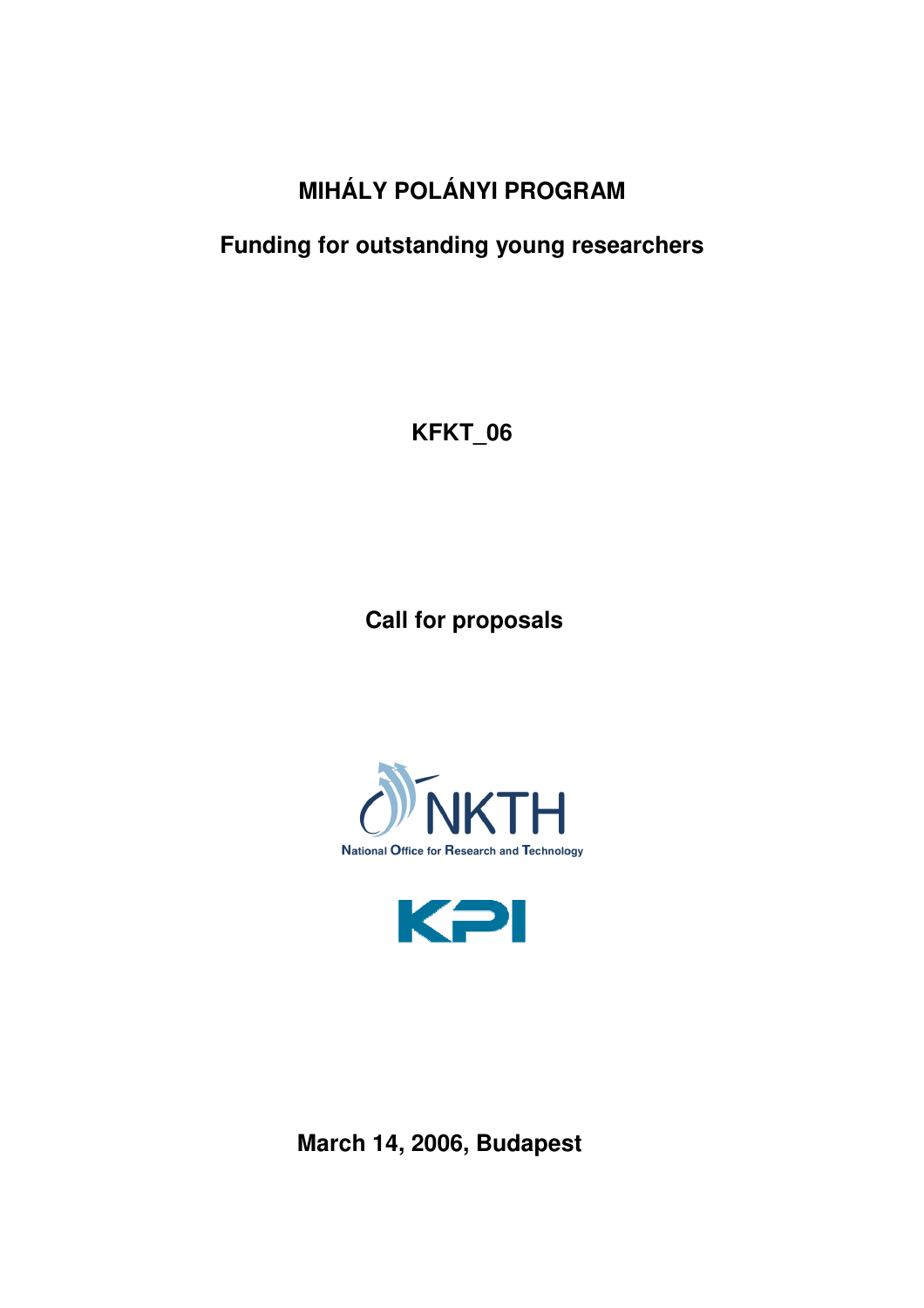### **CALL FOR PROPOSALS KFKT\_06**

**On behalf of the National Office for Research and Technology, the Agency for Research Fund Management and Research Exploitation, within the framework of the MIHÁLY POLÁNYI PROGRAM, to funding outstanding young researchers.** 

#### **Aim of the funding**

The program, in conjunction with the aims of the National Scientific Research Basic Programs (OTKA), is intended to support the basic research activities of such young researchers and the research teams led by them, who have already performed internationally acclaimed research work at home or abroad with funding awarded to them at programs abroad (e.g. Wellcome Trust, Wellfare, Humboldt).

The program is aimed at

 $\Box$  allowing the researchers to continue with their work by forming a research team in Hungary, ("follow-up funding"), and thus their research achievements to be utilized in Hungary

 $\Box$  allowing talented young researchers working abroad, performing their professional activity using grant they have been awarded at similar programs, achieving recognition to come home, and to create the conditions for the continuation of their research work in Hungary.

#### **Source and budget of project funding**

In order to achieve the goals of the program, the full amount of the funding is **HUF 900 M, say nine-hundred million forints,** for which the National Office for Research and Technology will provide HUF 800 million, against the **Research and Technology Innovation Fund,** while the Ministry of Economy and Transport will provide **HUF 100 million** from its dedicated source (in the year 2006).

#### **The expected number of contracted proposals is 3-5.**

#### **Eligible applicants**

Young researchers with PhD degree, who have achieved recognition with their previous activity even abroad, and intend to carry on their activity in Hungary. Conditions for the signing of a funding contract are: at the time of contract signing, the applicant should have a permanent residence in Hungary, as well as the formation of a research team.

#### **The form and duration of funding**

The form of the funding: non-refundable funding. Its term is maximum **36 months**.

**Rate of the funding:** maximum amount of the funding that may be requested for a project is **HUF 300 million.**